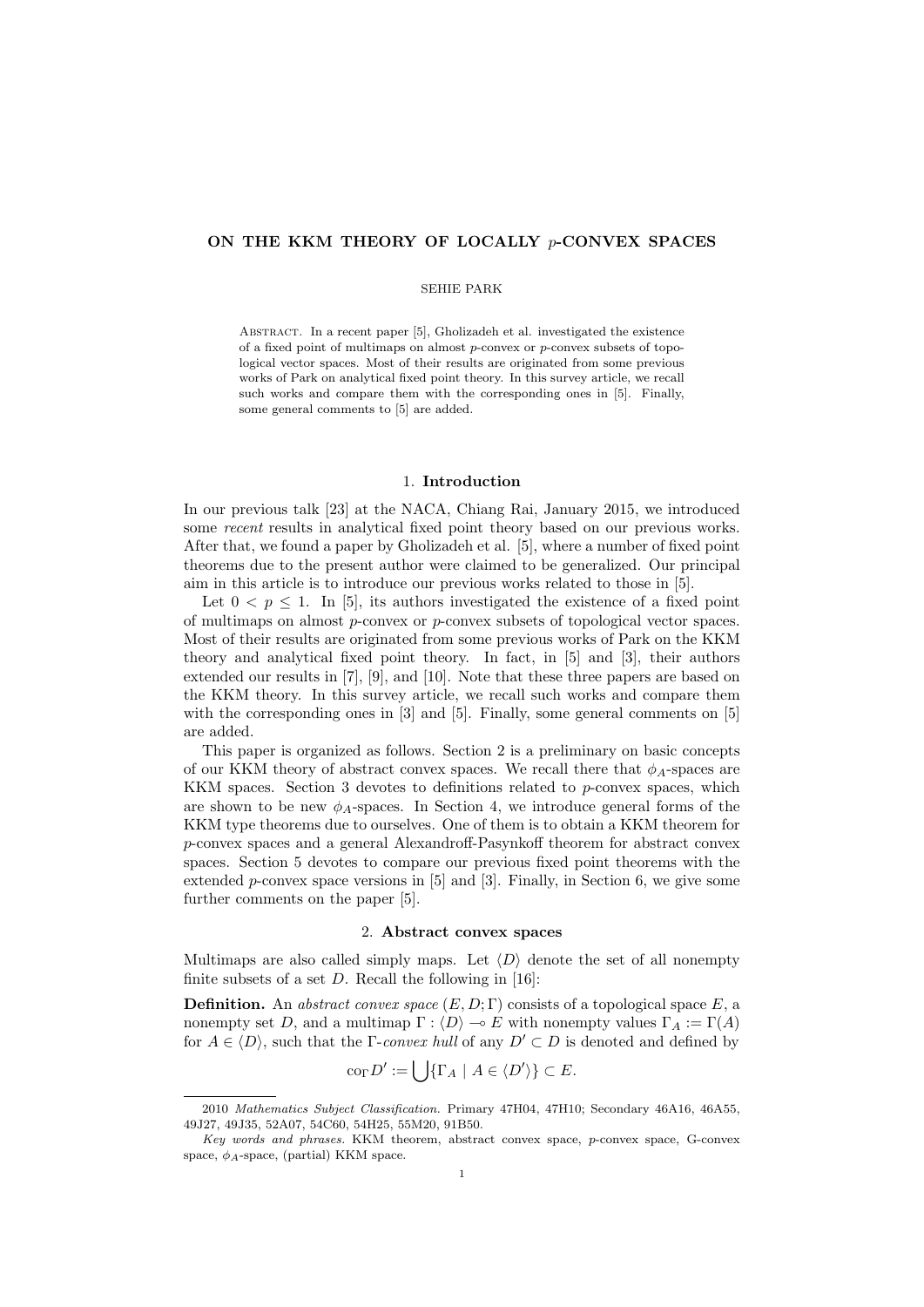A subset *X* of *E* is called a Γ-*convex subset* of (*E, D*; Γ) relative to *D′* if for any  $N \in \langle D' \rangle$ , we have  $\Gamma_N \subset X$ , that is,  $\text{co}_{\Gamma} D' \subset X$ .

In case  $E = D$ , let  $(E; \Gamma) := (E, E; \Gamma)$ .

Recall that some corrections on [16] appeared in [22].

**Definition.** Let (*E, D*; Γ) be an abstract convex space and *Z* a topological space. For a multimap  $F: E \to Z$  with nonempty values, if a multimap  $G: D \to Z$ satisfies

$$
F(\Gamma_A) \subset G(A) := \bigcup_{y \in A} G(y) \quad \text{for all } A \in \langle D \rangle,
$$

then *G* is called a *KKM map* with respect to *F*. A *KKM map*  $G : D \to E$  is a KKM map with respect to the identity map 1*E*.

A multimap  $F : E \multimap Z$  is called a  $\Re \mathfrak{C}$ -map [resp. a  $\Re \mathfrak{D}$ -map] if, for any closed-valued [resp. open-valued] KKM map  $G: D \to Z$  with respect to  $F$ , the family  ${G(y)}_{y\in D}$  has the finite intersection property. In this case, we denote  $F \in \mathfrak{RC}(E, Z)$  [resp.  $F \in \mathfrak{RO}(E, Z)$ ].

**Definition.** The *partial KKM principle* for an abstract convex space  $(E, D; \Gamma)$  is the statement  $1_E \in \mathfrak{RC}(E, E)$ ; that is, for any closed-valued KKM map  $G : D \to E$ , the family  ${G(y)}_{y \in D}$  has the finite intersection property. The *KKM principle* is the statement  $1_F \in \mathfrak{RC}(E, E) \cap \mathfrak{RO}(E, E)$ ; that is, the same property also holds for any open-valued KKM map.

An abstract convex space is called a (*partial*) *KKM space* if it satisfies the (partial) KKM principle, resp.

In our recent works [11-13], we studied elements or foundations of the KKM theory on abstract convex spaces and noticed there that many important results therein are related to the partial KKM principle.

**Example.** We gave known examples of (partial) KKM spaces in [16] and the references therein. The following is one of them.

**Definition.** A  $\phi_A$ -space  $(X, D; {\phi_A}_{A \in (D)})$  consists of a topological space X, a nonempty set *D*, and a family of continuous functions  $\phi_A : \Delta_n \to X$  (that is, singular *n*-simplices) for  $A \in \langle D \rangle$  with  $|A| = n + 1$ . By putting  $\Gamma_A := \phi_A(\Delta_n)$  for each  $A \in \langle D \rangle$ , the triple  $(X, D; \Gamma)$  becomes an abstract convex space.

**Definition.** For a  $\phi_A$ -space  $(X, D; {\phi_A})$ , any multimap  $G: D \to X$  satisfying

 $\phi_A(\Delta_J) \subset G(J)$  for each  $A \in \langle D \rangle$  and  $J \in \langle A \rangle$ 

is called a *KKM map*.

We show that every  $\phi_A$ -space is a KKM space:

**Lemma 1.** *Let*  $(X, D; \Gamma)$  *be a*  $\phi_A$ *-space and*  $G: D \to X$  *a multimap with nonempty closed* [*resp. open*] *values. Suppose that G is a KKM map. Then*  ${G(a)}_{a \in D}$  *has the finite intersection property.* 

*Proof.* Let  $A = \{a_0, a_1, \ldots, a_n\} \in \langle D \rangle$ . Then there exists a continuous function  $\phi_A : \Delta_n \to \Gamma_A$  such that, for any  $0 \leq i_0 < i_1 < \cdots < i_k \leq n$ , we have

$$
\phi_A(\text{co}\{e_{i_0},e_{i_1},\ldots,e_{i_k}\}) \subset \Gamma(\{a_{i_0},a_{i_1},\ldots,a_{i_k}\}) \cap \phi_A(\Delta_n).
$$

Since *G* is a KKM map, it follows that

$$
\operatorname{co}\{e_{i_0}, e_{i_1}, \dots, e_{i_k}\} \subset \phi_A^{-1}(\Gamma(\{a_{i_0}, a_{i_1}, \dots, a_{i_k}\}) \cap \phi_A(\Delta_n))
$$

$$
\subset \bigcup_{j=0}^k \phi_A^{-1}(G(a_{i_j}) \cap \phi_A(\Delta_n)).
$$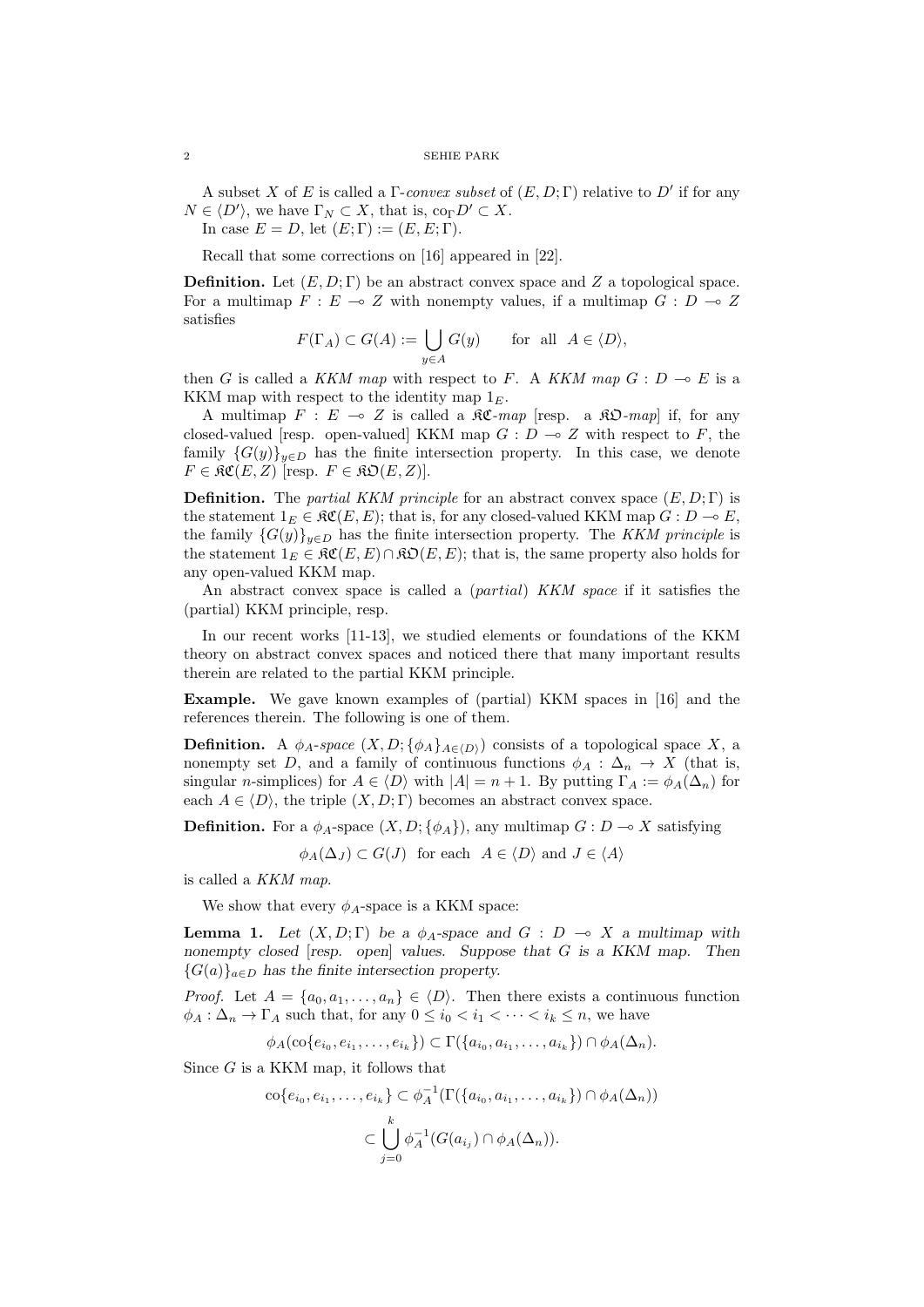Since  $G(a_{i_j}) \cap \phi_A(\Delta_n)$  is closed [resp. open] in the compact subset  $\phi_A(\Delta_n)$  of  $\Gamma_A$ ,  $\phi_A^{-1}(G(a_{i_j}) \cap \phi_A(\Delta_n))$  is closed [resp. open] in  $\Delta_n$ . Note that  $e_i \to \phi_A^{-1}(G(a_i) \cap$  $\phi_A(\Delta_n)$ ) is a KKM map on  $\{e_0, e_1, \ldots, e_n\}$ . Hence, by the original KKM theorem, we have

$$
\bigcap_{i=0}^{n} \phi_A^{-1}(G(a_i) \cap \phi_A(\Delta_n)) \neq \emptyset,
$$

which readily implies  $\bigcap_{i=0}^{n} G(a_i) \neq \emptyset$ . This completes the proof. □

Now we have the following diagram for triples (*E, D*; Γ):

Simplex =*⇒* Convex subset of a t.v.s. =*⇒* Lassonde type convex space =*⇒* H-space =*⇒* G-convex space =*⇒ ϕA*-space =*⇒* KKM space =*⇒* Partial KKM space =*⇒* Abstract convex space.

#### 3. **New KKM spaces**

Let  $0 < p \leq 1$ . Recall the definitions given by Bayoumi [4, 5]:

**Definition.** (*p-convex set*) A set *A* in a vector space *V* is said to be *p*-*convex* if, for any  $x, y \in A$ ,  $s, t \geq 0$ , we have

$$
(1-t)^{1/p}x + t^{1/p}y \in A
$$
, whenever  $0 \le t \le 1$ .

**Definition.** (*p-convex hull*) If *X* is a topological vector space and  $A \subset X$ , the closed *p*-convex hull of *A* denoted by  $\overline{C}_p(A)$  is the smallest closed *p*-convex set containing *A*.

**Definition.** (*p-convex combination*) Let *A* be *p*-convex and  $x_1, \dots, x_n \in A$ , and  $t_i \geq 0, \sum_1^n t_i^p = 1$ . Then  $\sum_1^n t_i x_i$ ∑  $\geq 0$ ,  $\sum_{1}^{n} t_{i}^{p} = 1$ . Then  $\sum_{1}^{n} t_{i} x_{i}$  is called a *p*-convex combination of  $\{x_{i}\}$ . If  $\int_{1}^{n} |t_i|^p \leq 1$ , then  $\sum_{i=1}^{n} t_i x_i$  is called an absolutely *p*-convex combination. It is easy to see that  $\sum_{i=1}^{n} t_i x_i \in A$  for a *p*-convex set *A*.

**Definition.** (*locally p-convex space*) A topological vector space is said to be locally *p*-convex if the origin has a fundamental set of absolutely *p*-convex 0-neighborhoods. This topology can be determined by *p*-seminorms which are defined in the obvious way.

Using these concepts, in [5], definitions of almost *p*-convex sets and the *p*-convexly almost fixed point property are introduced as generalizations of almost convex sets (due to Himmelberg) and the almost fixed point property, resp.

Now we have a new KKM space:

**Lemma 2.** *Suppose that X is a subset of a topological vector space E and D is a nonempty subset of X such that*  $C_p(D) \subset X$ *. Let*  $\Gamma_N := C_p(N)$  for each  $N \in \langle D \rangle$ *. Then*  $(X, D; \Gamma)$  *is a*  $\phi_A$ *-space.* 

*Proof.* Since  $C_p(D) \subset X$ ,  $\Gamma_N$  is well-defined. For each  $N = \{x_0, x_1, \dots, x_n\} \subset D$ , define  $\phi_N : \Delta_n \to \Gamma_N$  by

$$
\sum_{i=0}^{n} t_i e_i \mapsto \sum_{i=0}^{n} (t_i)^{\frac{1}{p}} x_i.
$$

Then clearly  $(X, D; \Gamma)$  is a  $\phi_A$ -space.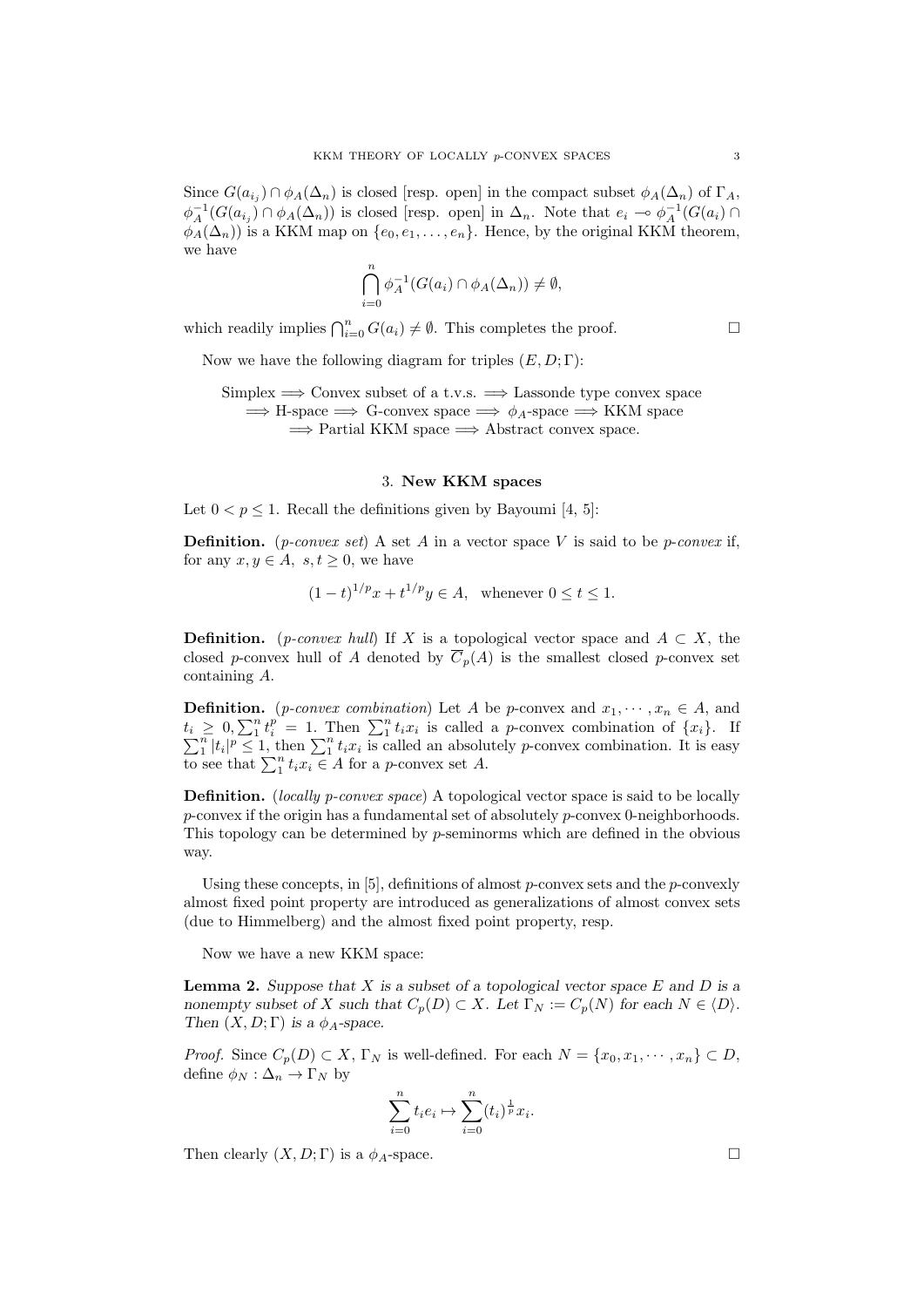#### 4 SEHIE PARK

### 4. **General KKM theorems**

The following whole intersection property for the map-values of a KKM map is a standard form of the KKM type theorems [15,16,18]:

**Theorem 1.** *Let* (*E, D*; Γ) *be a partial KKM space* [*resp. a KKM space*] *and*  $G: D \rightarrow E$  *a multimap satisfying* 

(1) *G has closed* [*resp. open*] *values; and*

 $(2)$   $\Gamma_N \subset G(N)$  for any  $N \in \langle D \rangle$  (*that is, G is a KKM map*).

*Then*  ${G(z)}_{z \in D}$  *has the finite intersection property.* 

*Further, if*

(3)  $\bigcap_{z \in M} \overline{G(z)}$  is compact for some  $M \in \langle D \rangle$ , *then we have*

$$
\bigcap_{y\in D}\overline{G(y)}\neq\emptyset.
$$

Consider the following related four conditions for a map  $G: D \to E$ :

 $\left(\text{a}\right) \bigcap_{z \in D} \overline{G(z)} \neq \emptyset \text{ implies } \bigcap_{z \in D} G(z) \neq \emptyset.$ 

(b)  $\bigcap_{z\in D} \overline{G(z)} = \overline{\bigcap_{z\in D} G(z)}$  (*G* is *intersectionally closed-valued* in the sense of Luc et al.

- (c)  $\bigcap_{z \in D} \overline{G(z)} = \bigcap_{z \in D} G(z)$  (*G* is *transfer closed-valued*).
- (d) *G* is closed-valued.

From the partial KKM principle we have a whole intersection property of the Fan type. The following is given in [18,19]:

**Theorem 2.** Let  $(E, D; \Gamma)$  be a partial KKM space and  $G: D \to E$  a map such *that*

 $(1)$   $\overline{G}$  *is a KKM map* [*that is,*  $\Gamma_A \subset \overline{G}(A)$  *for all*  $A \in \langle D \rangle$ ]*; and* 

(2) *there exists a nonempty compact subset K of E such that either*

(i)  $\bigcap_{z \in M} \overline{G(z)} \subset K$  for some  $M \in \langle D \rangle$ *;* or

(ii) *for each*  $N \in \langle D \rangle$ *, there exists a compact*  $\Gamma$ *-convex subset*  $L_N$  *of*  $E$  *relative to some*  $D' ⊂ D$  *such that*  $N ⊂ D'$  *and* 

$$
\overline{L_N}\cap \bigcap_{z\in D'}\overline{G(z)}\subset K.
$$

*Then we have*  $K \cap \bigcap_{z \in D} \overline{G(z)} \neq \emptyset$ *.* 

*Furthermore,*

(*α*) if *G* is transfer closed-valued, then  $K \cap \bigcap \{G(z) \mid z \in D\} \neq \emptyset$ ;

 $(\beta)$  *if G is intersectionally closed-valued, then*  $\bigcap \{G(z) \mid z \in D\} \neq \emptyset$ .

We give some consequences of Theorem 1:

**Theorem 3.** [5] *Suppose that X is a subset of a topological vector space E and D is a nonempty subset of X such that*  $C_p(D) \subset X$ *. Also suppose that*  $G: D \to X$ *is a multimap satisfying*

(a)  $G(x)$  is closed [resp. open] in *X* for all  $x \in D$ .

(b)  $C_p(N) \subset G(N)$  for each  $N \in \langle D \rangle$ .

*Then*  $\{G(x) \mid x \in D\}$  *has the finite intersection property.* 

*Proof.* By putting  $\Gamma_N := C_p(N)$ ,  $(X, D; \Gamma)$  is a KKM space by Lemma 2. Now the conclusion follows from Theorem 1.

From Theorem 1, we have the following generalization of the Alexandroff-Pasynkoff theorem [1]: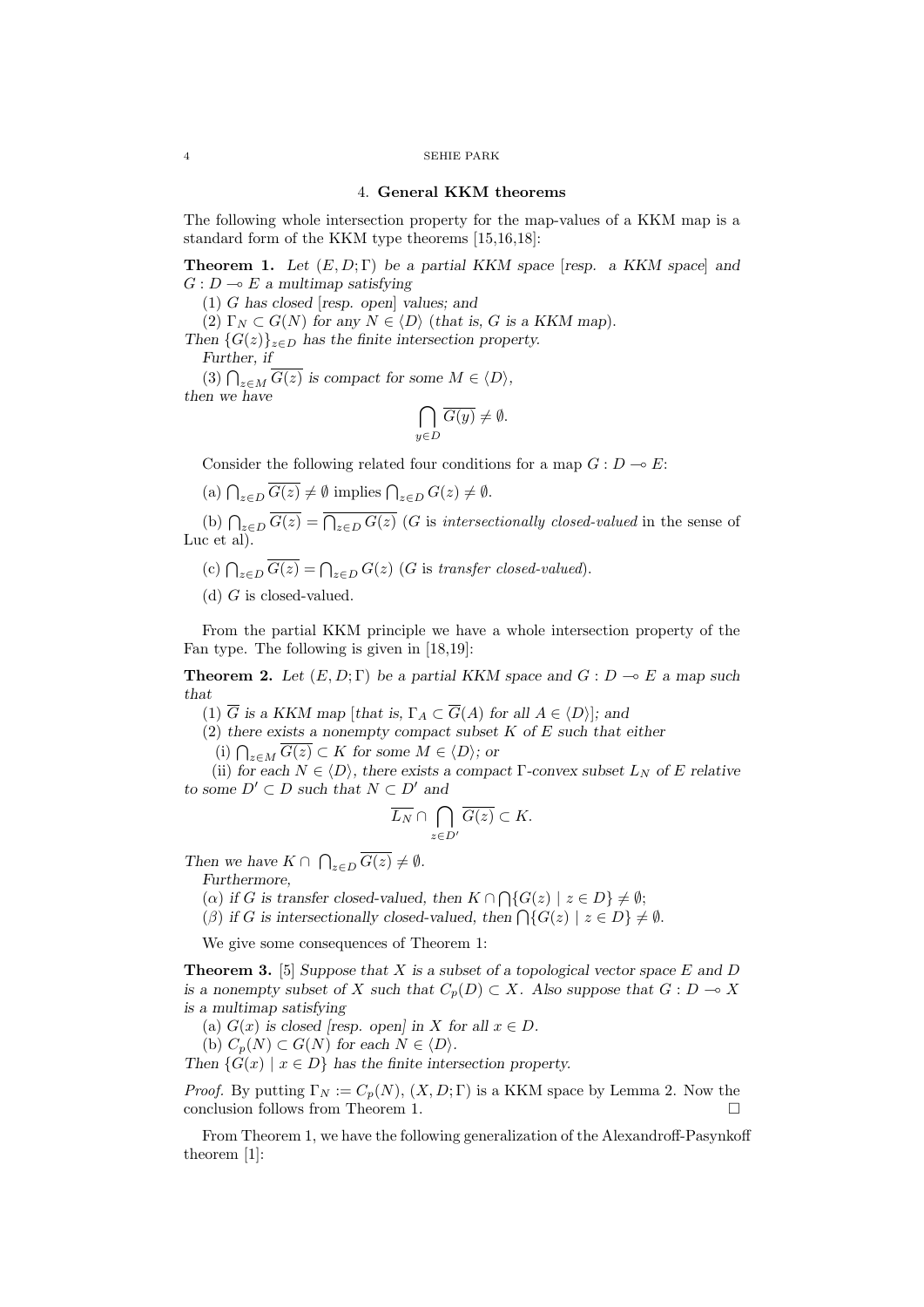**Theorem 4.** *Let*  $(E, D; \Gamma)$  *be a partial KKM space* [*resp. a KKM space*]*,*  $A \subset E$ *,*  ${A_0, A_1, \ldots, A_N}$  *be a family of closed* [*resp. open*] *subsets of E such that A*  $\subset$  $\bigcup_{i=0}^{n} A_i$ , and  $N = \{z_0, z_1, \ldots, z_n\}$  be a family of points in *D* such that  $\Gamma(N) \subset A$ .  $\iint \Gamma(N \setminus \{z_i\}) \subset A_i$  for each  $i = 0, 1, \ldots, n$ , then  $\bigcap_{i=0}^n A_i \neq \emptyset$ .

*Proof.* Let  $C_0 = \Gamma(N \setminus \{z_n\})$  and for  $i = 1, 2, \ldots, n$ , let  $C_i = \Gamma(N \setminus \{z_{i-1}\})$ . Define a multimap  $F: D \to X$  by  $F(z_0) = A_n$ ,  $F(z_i) = A_{i-1}$  for  $i = 1, 2, ..., n$ , and  $F(z) = X$  for all  $z \in D \setminus N$ . We claim that *F* is a KKM map. To see this, we note that  $\Gamma(N) \subset A \subset \bigcup_{i=0}^{n} A_i = F(N)$  and for any proper subset  $z_{i_0}, z_{i_1}, \ldots, z_{i_k}$  of N with  $0 \leq k < n$  and  $0 \leq i_0 < i_1 < \cdots < i_k \leq n$ , we have

$$
\Gamma({z_{i_0}, z_{i_1}, \ldots, z_{i_k}}) \subset C_{i_j} \subset A_{i_j-1} = F(z_{i_j})
$$

for some  $j \in \{0, 1, \ldots, k\}$ . Note that  $i_j = 0$  if and only if  $i_j - 1 = n$ , and so  $\Gamma(\{z_{i_0}, z_{i_1}, \ldots, z_{i_k}\}) \subset \bigcup_{j=0}^k F(z_{i_j}).$  Now by Theorem 1 we have  $\bigcap_{i=0}^n A_i \neq \emptyset$ .  $\Box$ 

**Remarks.** 1. If we adopt Theorem 2 instead of Theorem 1, we may have another version of Theorem 4.

2. Note that [5, Theorem 2.2] is a generalized minimal space version of Theorem 4 motivated from the previous work of Park [7].

3. It is well-known that the Alexandroff-Pasynkoff theorem implies the Brouwer fixed point theorem (e.g., see [24]). Therefore, Theorem 4 is also equivalent to the KKM theorem.

## 5. **Original results extended to** *p***-convex spaces**

Recall that, in [5] and [3], their authors extended our results in [7], [9], and [10] to *p*-convex spaces, and these three papers of ours are based on the KKM theory. Now, we give our original results in there, and indicate the corresponding results extended by [5] and [3].

**Theorem 5.** [7] *Let X be a subset of a Hausdorff topological vector space E and Y* an almost convex dense subset of *X.* Let  $T : X \to E$  be a lower [resp. upper] *semicontinuous multimap such that*  $T(y)$  *is convex for all*  $y \in Y$ *. If there is a precompact subset K of X such that*  $T(y) \cap K \neq \emptyset$  *for each*  $y \in Y$ *, then for any convex neighborhood U* of the origin 0 of *E*, there exists a point  $x_U \in Y$  such that  $T(x_U) \cap (x_U + U) \neq \emptyset$ .

Note that Hausdorffness of  $E$  is redundant. In  $[5,$  Theorem 2.7], all 'convex' is replaced in Theorem 5 by *p*-convex.

**Corollary 6.** [7] *Let X be a convex subset of a Hausdorff topological vector space E*. Let  $T: X \to E$  be a lower [resp. upper] semicontinuous multimap such that  $T(x)$  is convex for each  $x \in X$ *. If there is a precompact subset* K of X such that *T*(*x*) ∩ *K*  $\neq$  *Ø for each x*  $\in$  *X, then for every convex neighborhood U of the origin* 0 of *E*, there exists a point  $x_U \in X$  such that  $T(x_U) \cap (x_U + U) \neq \emptyset$ .

Note that Hausdorffness of *E* is redundant. In [5, Corollary 2.8], all 'convex' in Corollary 6 is replaced by *p*-convex.

**Corollary 7.** [7] *Let X be a subset of a locally convex Hausdorff topological vector space E* and *Y* an almost convex dense subset of *X.* Let  $T : X \to X$  be a compact *upper semicontinuous multimap with closed values such that*  $T(y)$  *is nonempty convex for all*  $y \in Y$ *. Then T* has a fixed point  $x_0 \in X$ *; that is,*  $x_0 \in T(x_0)$ *.* 

In [5, Theorem 2.12], all 'convex' in Corollary 7 is replaced by *p*-convex and Hausdorffness is not assumed, but used in its proof. This means that, in [5], all topological spaces seem to be assumed Hausdorff.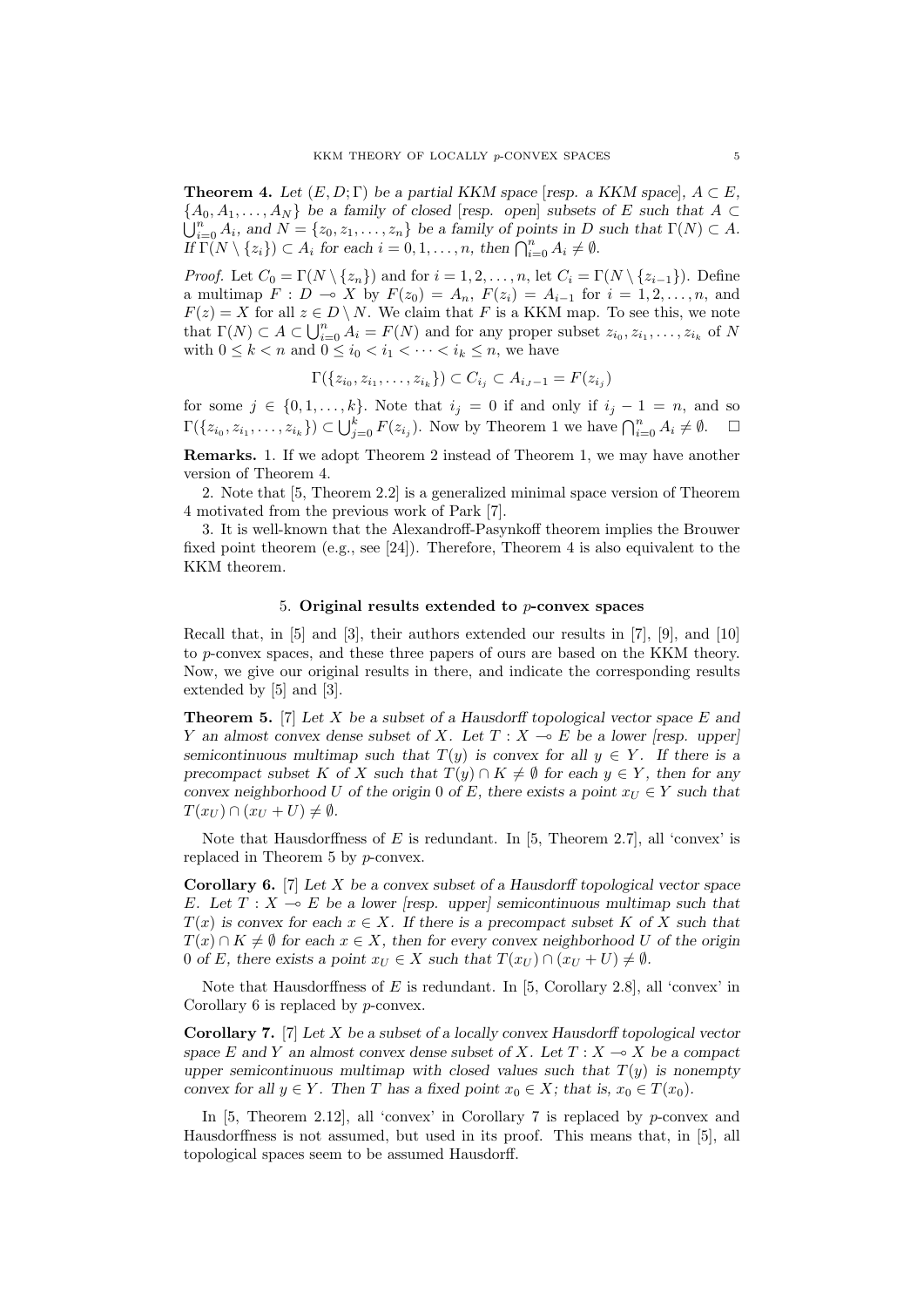**Corollary 8.** [7] *Let X be a subset of a Hausdorff topological vector space E and Y* an almost convex dense subset of *X.* Let  $T: X \to E$  be a multimap such that

*(1)*  $T^-(z)$  *is open for each*  $z \in E$ *; and* 

*(2)*  $T(y)$  *is convex for for each*  $y \in Y$ .

*If there is a precompact subset K of X such that*  $T(y) \cap K \neq \emptyset$  *for each*  $y \in Y$ . *then for any convex neighborhood U of the origin* 0 *of E, there exists a point*  $x_U \in Y$  *such that*  $T(x_U) \cap (x_U + U) \neq \emptyset$ *.* 

In [5, Corollary 2.9], all 'convex' in Corollary 8 is replaced by *p*-convex, and Hausdorffness is not assumed.

**Corollary 9.** [7] *Let X be a convex subset of a Hausdorff topological vector space E*, and  $T: X \to X$  be a compact multimap such that

*(1)*  $T(x)$  *is nonempty and convex for each*  $x \in X$ ;

*(2)*  $T^-(y)$  *is open for each*  $y \in X$ *; and* 

*Then for any convex neighborhood U of the origin* 0 *of E, there exists a point*  $x_U \in X$  *such that*  $T(x_U) \cap (x_U + U) \neq \emptyset$ *.* 

Here Hausdorffness is redundant. In [5, Corollary 2.10], all 'convex' in Corollary 9 is replaced by *p*-convex, and added that *T* can be assumed u.s.c. instead of (2).

**Theorem 10.** [9] *Let X be a star-shaped subset of a Hausdorff topological vector space E* with the origin *O* of *E* as the center. Let  $f : X \to X$  be a compact *continuous map. Then one of the following holds:*

 $f$  *has a fixed point*  $x_0 = f(x_0) \in X$ ;

*(ii)* there exist a point  $y_0 \in X$  and a  $t_0 \in (0,1)$  such that  $O \neq y_0 = t_0 f(y_0)$ ; or  $f(iii)$   $f(O) \neq O$ .

In [3], this is extended to a *p*-star shaped subsets of a topological vector space via Fan-KKM principle in a generalized convex space.

**Theorem 11.** [10] *Let X be a convex subset of a locally convex Hausdorff t.v.s. E. Then any closed compact multimap*  $T : X \to X$  *having the almost fixed property has a fixed point.*

In [5, Theorem 2.14], all 'convex' in Theorem 11 is replaced by *p*-convex.

**Theorem 12.** [10] Let X be a compact convex subset of a t.v.s. E and  $T: X \to X$ *a multimap such that*

*(i) T has the almost fixed point property;*

*(ii) T has closed values; and*

*(iii) T satisfies condition*

$$
\bigcap_{U \in \mathcal{V}} \{x \in X \mid x \in T(x) + U\} = \bigcap_{U \in \mathcal{V}} cl\{x \in X \mid x \in T(x) + \text{coU}\},\
$$

where  $V$  *is a local base of open neighborhoods of* 0 *in*  $E$ *.* 

*Then T has a fixed point.*

Note that [5, Theorem 2.19 and Corollaries 2.20-2.22] are all motivated from Theorem 12 above by replacing all 'convex' by *p*-convex.

**Corollary 13.** [10] *Let X be a compact convex subset of a locally convex Hausdorff t.v.s.* Then any closed multimap  $T : X \to X$  having the almost fixed point property *has a fixed point.*

Moreover, in [5, Theorem 2.24], all 'convex' in Corollary 13 is replaced by pconvex and the almost fixed point property by the *p*-convexly almost fixed point property.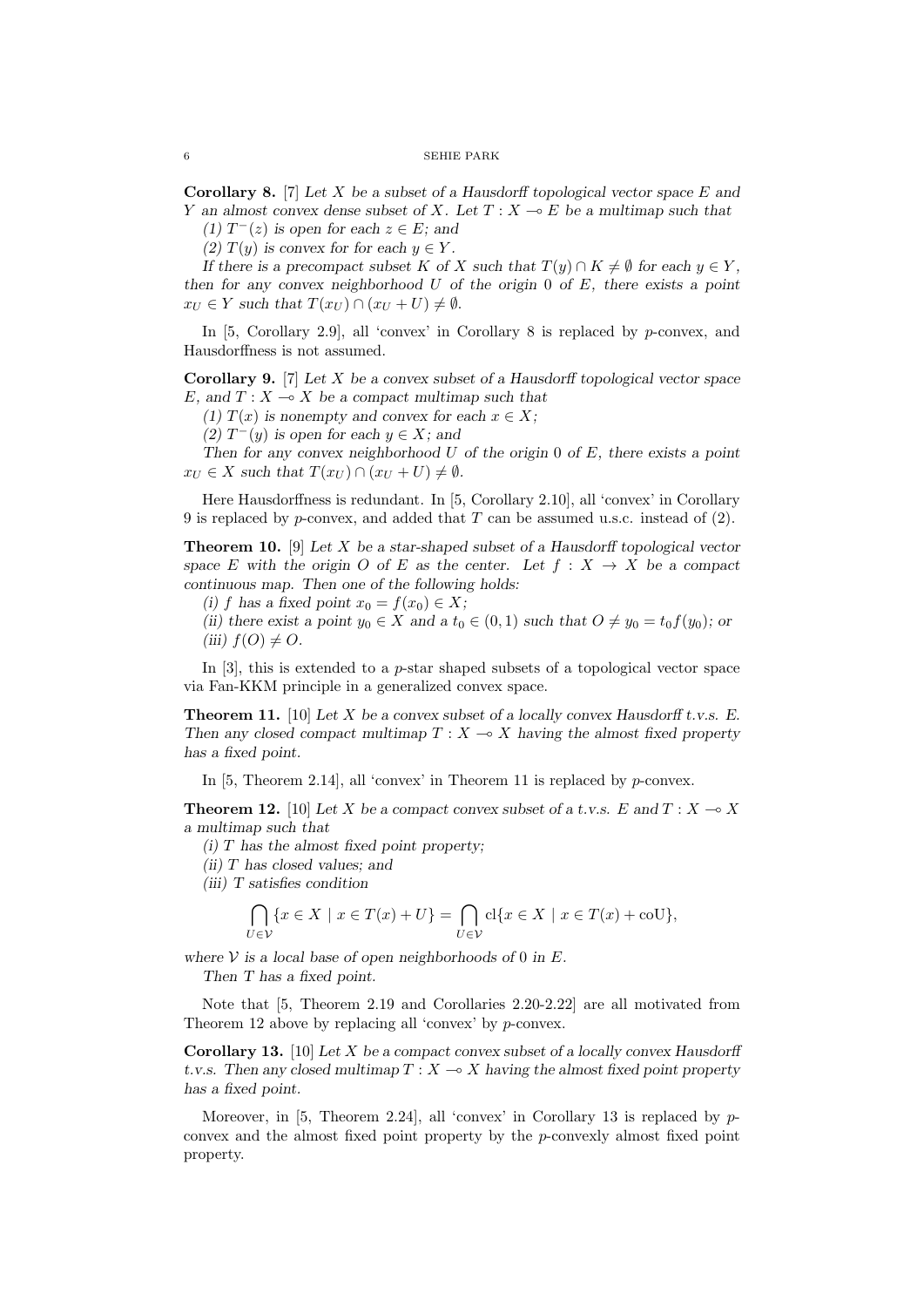#### 6. **Further comments on [5]**

1. In [5] the authors are based on the KKM type theorems (Theorems 1.3 and 1.4 there) on generalized minimal spaces in [2], and noted that they are generalizations of Theorem 1 in Park [8,6]. However the concept of G-convex spaces are obsolete and we established already much more general theory on abstract convex spaces. Moreover, since any minimal space can be made into a topological space, results on abstract convex minimal spaces can be deduced from the theory of abstract convex spaces; see [14, 31]. Note also that some authors are still publishing papers on minimal spaces.

2. Notice that no consideration on the Hausdorffness of topological vector spaces are given in [5]. Many results there can hold without assuming the Hausdorffness. This can be also stated the original works of Park on which [5] has based. In the present paper we clearly distinguish original results where Hausdorffness is redundant.

3. The following is given in [17]:

**Definition.** A  $\gamma$ -convex space  $(E, D; \gamma)$  consists of a topological space E, a nonempty set *D*, and a multimap  $\gamma : D \times D \to E$  with nonempty values  $\gamma(a, b)$  for any  $a, b \in D$ . For any  $D' \subset D$ , the *γ*-*convex hull* of  $D'$  is denoted and defined by

$$
co_{\gamma}D' := \bigcup \{ \gamma(a, b) \mid a, b \in D' \} \subset E.
$$

A subset *X* of *E* is called a *γ*-*convex subset* of  $(E, D; \gamma)$  relative to *D'* if for any  $a, b \in D'$ , we have  $\gamma(a, b) \subset X$ , that is,  $\text{co}_{\gamma} D' \subset X$ .

In case  $E \supset D$ , let  $(E \supset D; \gamma) := (E, D; \gamma)$  and let  $(E; \gamma) := (E, E; \gamma)$ .

Note that a *p*-convex subset *X* (in the sense of Bayoumi) of a topological vector space *E* is a  $\gamma$ -convex subset of  $(E, X; \gamma)$  relative to *X* itself.

#### **REFERENCES**

- [1] P. Alexandroff, B. Pasynkoff, *Elementary proof of the essentiality of the identity mapping of a simplex*, Uspehi Mat. Nauk (N.S.) **12**(5) (77) (1957) 175–179 (Russian).
- [2] M. Alimohammady, M. Roohi, M. R. Delavar, *Knaster-Kuratowski-Mazurkiewicz theorem in minimal generalized convex spaces*, Nonlinear Funct. Anal. Appl. **13**(3) (2008) 483–492
- [3] M. Allimohammady, M. Roohi, L. Gholizadeh, *Remarks on the fixed points on star-shaped sets*, Kochi J. Math. **3** (2008) 109–116.
- [4] A. Bayoumi, *Foundations of Complex Analysis in Nonlocally Convex Spaces Function Theory without Convexity Condition,* Elsevier, 2003.
- [5] L. Gholizadeh, E. Karapinar, M. Roohi, *Some fixed point theorems in locally p-convex spaces*, Fixed Point Theory Appl. 2013, 2013:312, 10pp.
- [6] S. Park, *Ninety years of the Brouwer fixed point theorem*, Vietnam J. Math. **27** (1999) 187– 222.
- [7] S. Park, *The Knaster-Kuratowski-Mazurkiewicz theorem and almost fixed points*, Top. Meth. Nonlinear Anal. **16** (2000) 195–200.
- [8] S. Park, *Remarks on topologies of generalized convex spaces*, Nonlinear Funct. Anal. Appl. **5** (2000) 67–79.
- [9] S. Park, *Fixed points on star-shaped sets*, Nonlinear Anal. Forum **6** (2001) 275–279.
- [10] S. Park, *Remarks on fixed point theorems for new classes of multimaps*, J. Nat. Acad. Sci., Rep. of Korea **43** (2004) 1–20.
- [11] S. Park, *Elements of the KKM theory on abstract convex spaces*, J. Korean Math. Soc. **45**(1) (2008) 1–27.
- [12] S. Park, *New foundations of the KKM theory*, J. Nonlinear Convex Anal. **9**(3) (2008) 331–350.
- [13] S. Park, *Equilibrium existence theorems in KKM spaces*, Nonlinear Anal. **69** (2008) 4352– 4364.
- [14] S. Park, Applications of the KKM principle on abstract convex minimal spaces, Nonlinear Funct. Anal. Appl. **13**(2) (2008) 179–191.
- [15] S. Park, *General KKM theorems for abstract convex spaces*, J. Inform. Math. Sci. **1**(1) (2009) 1–13.